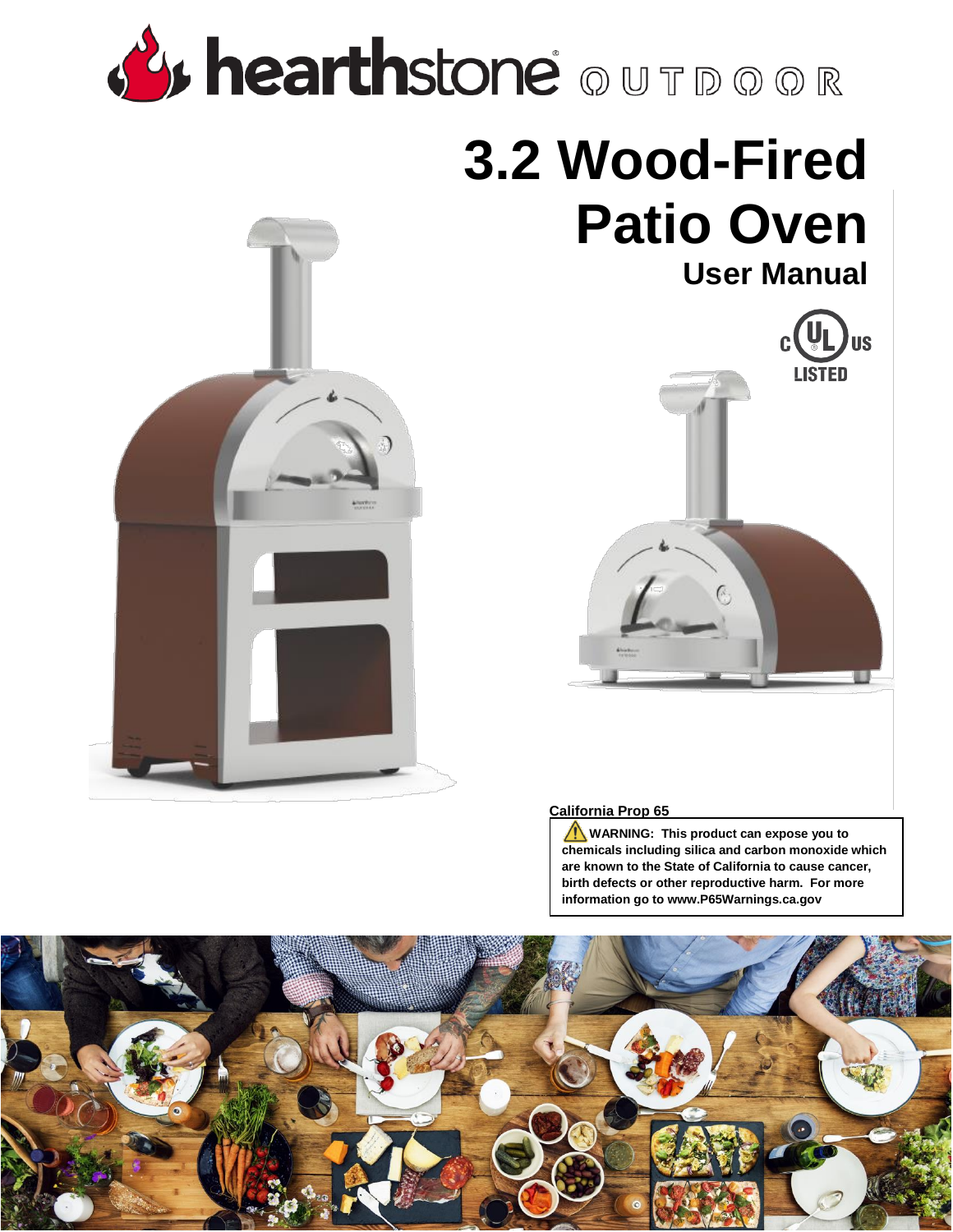# **SAFETY WARNINGS**

THIS OVEN MAY CAUSE FIRES IF IT IS NOT PROPERLY USED AND INSTALLED; TO REDUCE THE RISK, FOLLOW THE INSTRUCTIONS AND USE MATERIALS SPECIFICALLY DESIGNED FOR HIGH TEMPERATURES.

- Remove the protective film from all surfaces, to facilitate removal use hot air (e.g. Hair dryer)
- Alfa Living stainless steel ready-to-use ovens, despite including insulating material between the two layers of steel, can become hot on the outside.
- For safety reasons, keep the oven out of the reach of children and pets.
- Safety must be the first priority: when the oven is in operation ensure that no other fuel is close to it.
- Make sure that the oven is positioned away from objects and materials that may be damaged by heat and sparks. Do not place flammable materials in the area of the floor in front of the oven, protect the floor with a suitable material if it is made of flammable material.
- Do not move the oven during use.
- Position the oven on a flat surface and away from strong winds.
- Sparks may be ejected from the mouth at the bottom of the oven; do not place flammable liquids near this outlet.
- Do not use the oven if it is not working properly or you suspect a fault.
- Do not lean on or rest objects on the oven, this may compromise its stability.
- Operate the oven door by gripping the handles.
- Avoid excessive fires that reach out of the mouth of the oven.
- Do not turn the oven off by throwing water inside.
- Do not throw logs into the oven but place them carefully.
- Do not use flammable liquids near the oven.
- Do not lean over the oven when lighting. Keep your face and body at least 50 cm / 19,6 inches far from the oven door.
- Do not make any unauthorized modifications to the unit.
- The appliance installation must guarantee easy access for cleaning the appliance itself, discharge gas pipe and flue
- Install the oven on floors with adequate load capacity. If the existing construction does not meet this requirement, appropriate measures (eg. Plate load distribution) have to be taken.
- All local regulations, including those referring to national and European standards must be respected in the installation of the device.
- Do not use the appliance as an incinerator or for any purpose other than that for which it was conceived.
- The appliance, especially the external surfaces, when in operation reaches high temperatures to the touch; handle with care to avoid burns.

### **GENERAL WARNINGS**

#### PLEASE READ THE FOLLOWING INFORMATION FOR PROPER INSTALLATION AND OPTIMUM PERFORMANCE OF THE OVEN.

- The identification plate, with technical data, lot number and brand name is visibly applied to the device. The label must not be removed.
- Before putting the unit into operation, it is mandatory to remove all protective laser films present.
- Never use steel sponges or sharp scrapers, its will damage the surfaces. Use ordinary non-abrasive products, use, if necessary, wood or plastic tools. Rinse thoroughly and dry with a soft cloth or microfiber cloth.
- Do not use dishes or containers made of plastic material. The high temperatures inside the oven could melt the plastic, damaging the appliance.
- Do not use sealed tins or containers in the appliance. During cooking Overpressure may occur inside the containers creating danger of bursting.

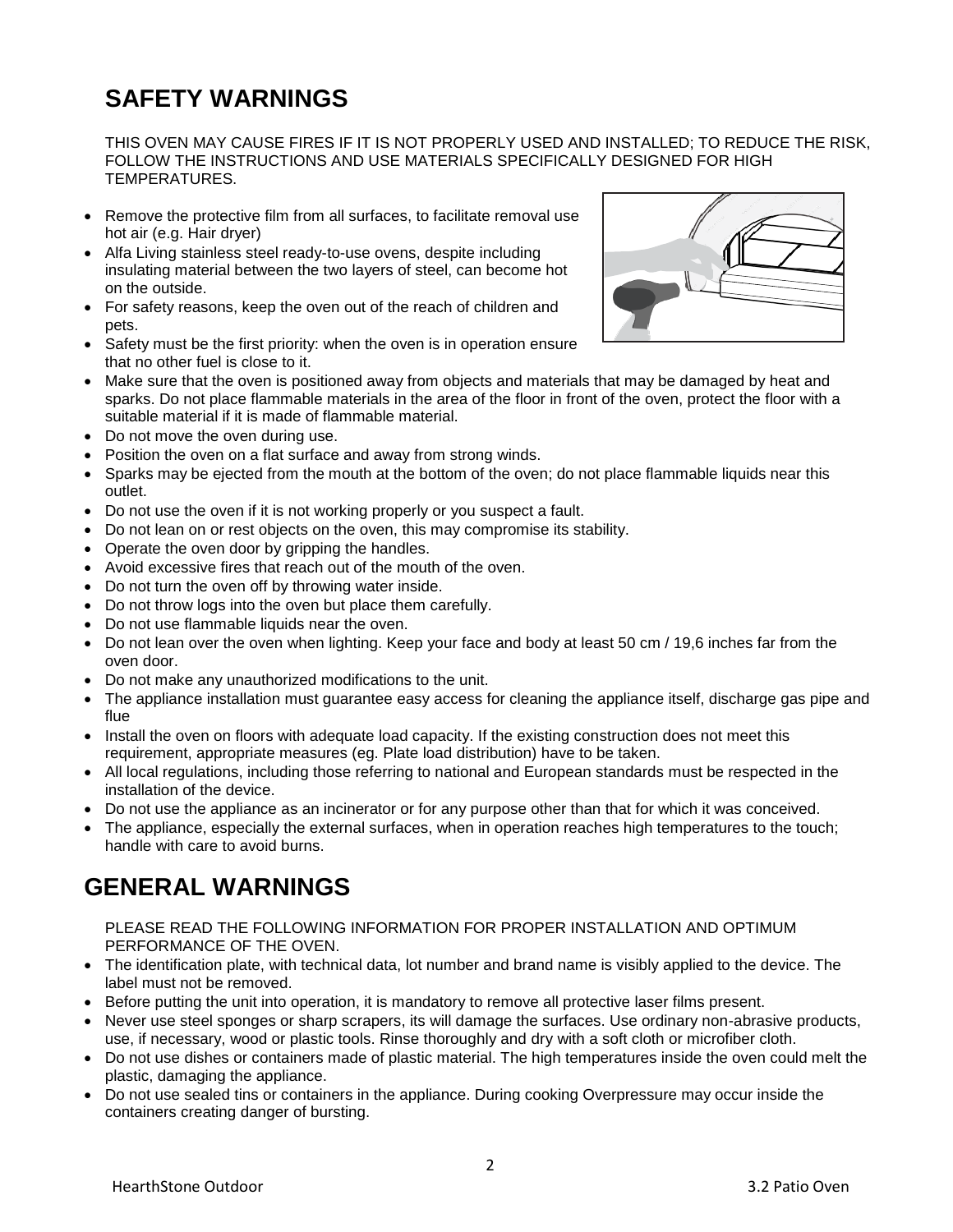- Do not leave the appliance unattended during cooking that can free fats or oils. Fats and oils may cause fire.
- Use tools and utensils that are resistant to high temperatures.
- Due to the temperature, the color of the surfaces may vary.
- Do not paint or apply objects to the oven.
- Do not use any fuel other than wood.

# **SPECIFICATIONS**

| Weight             | 408 lbs              | Max oven temperature     | 752°F                   |
|--------------------|----------------------|--------------------------|-------------------------|
| Oven floor area    | 4.52 ft <sup>2</sup> | Type of refractory       | Alumina silicate bricks |
| Oven floor dim.    | 24 x 20 in           | Recommended fuel         | Max 1.9 In diam. logs   |
| Heating time (min) | 25                   | Average fuel consumption | 8.8 Lbs/h               |



#### **COUNTERTOP**

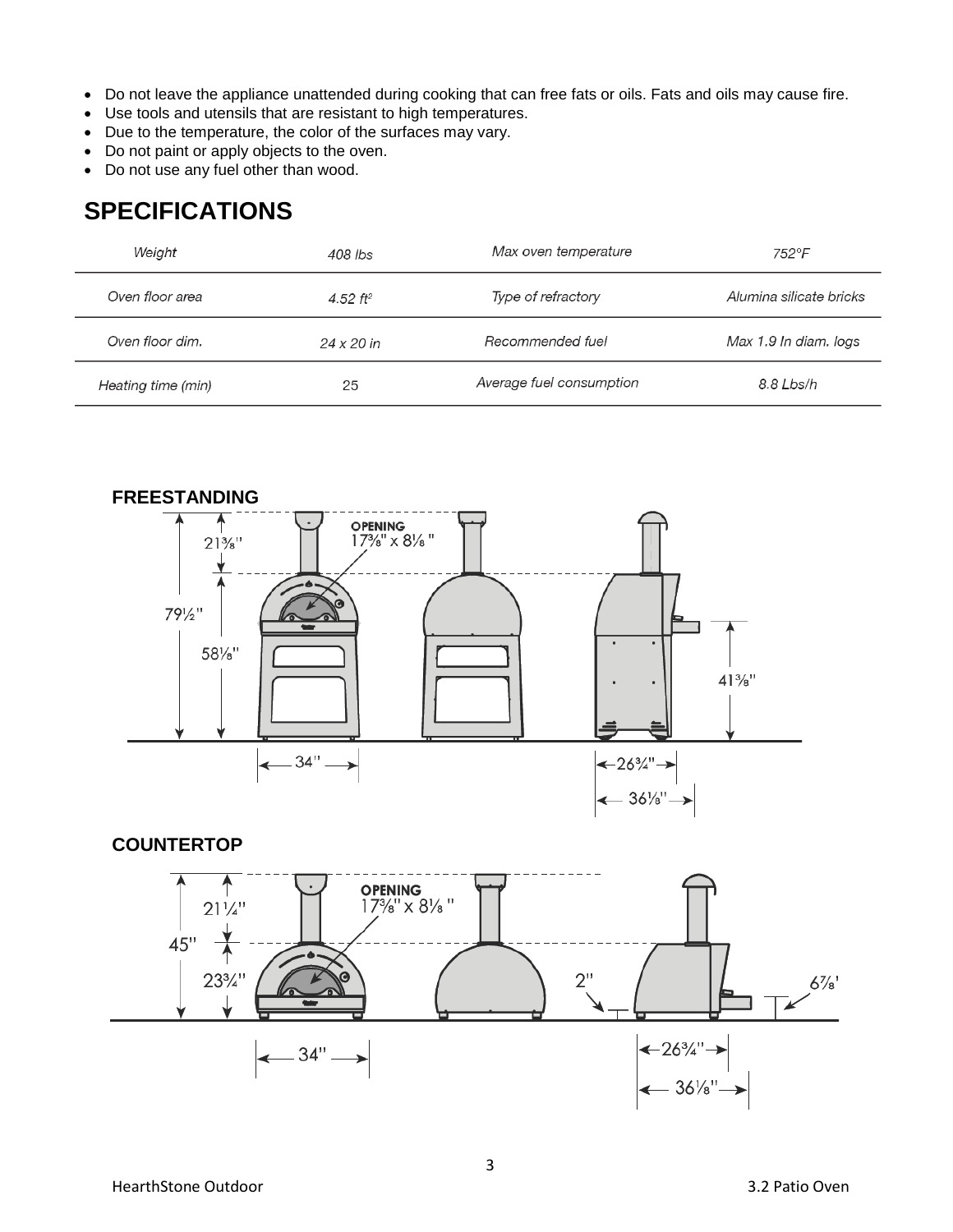#### **CLEARANCES**

Allow a minimum of 8 in. clearance to combustible materials to the back and side of the oven.\*



\*Always refer to the local authority having jurisdiction in your area for the specific requirements for your product.

# **REPLACEMENT PARTS LIST:**

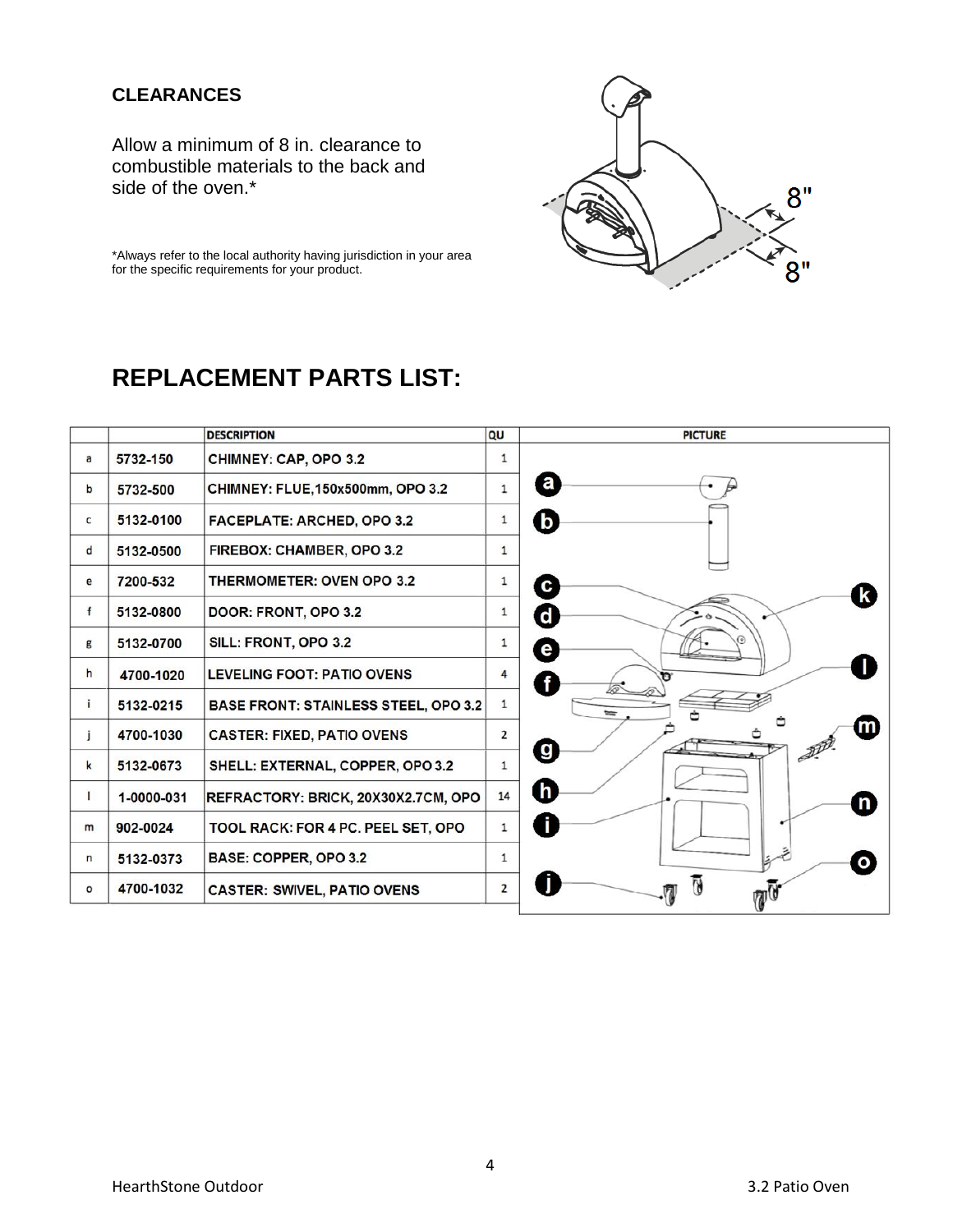# **RECOMMENDATIONS FOR USE**

Follow these simple steps to get the most out of your HearthStone Outdoor oven.

#### **LIGHTING**

- 1. Make a small pile of wood in the center of the oven with small pieces of dry wood.
- 2. When the wood is well-lit, add two larger logs and move the fire to one side.
- 3. After a few minutes of continuous burning, never excessive, the temperature of 250°C/482°F will be reached, burning to a dark soot. This is the moment the oven is ready to be used.



#### CAUTION:

The oven should be fed with little of small cut firewood, at most 8.3 kg / h. The use of a higher quantity has to be avoided and does not allow good baking results.

#### **TURNING OFF**

- 1. To turn the oven off, stop adding fuel and close the oven door.
- 2. Allow the fire to completely burn down to ash.
- 3. After all active fire has burned down and the coals are not visibly glowing, wait an additional 30 minutes before removing the ashes and placing them in a non-combustible container with a tight fitting lid.

#### **DIFFERENT TYPES OF WOOD**

- Use small sized wood pieces that are very dry, above all for lighting.
- Each wood type provides a fragrance to food in a different way, for example wood from fruit trees is used to give food a more appetizing aroma similarly, maple, walnut and chestnut go well for other foods like meat.
- Treated wood, resin or scrap wood are strictly excluded.
- Wet or damp wood can pop due to the increased volume of water. This will produce a lot of smoke and less heat.

#### **THERMOMETER**

• The thermometer detects the temperature at a point inside the oven. The value detected by the is therefore indicative of oven temperature. With experience, it will be easy to better assess when the oven is ready for various types of cooking. You will acquire, therefore, complete control of the oven and you will become very adept at choosing the cooking temperature.

#### **OVEN DOOR**

- The door is very effective at adjusting heat intensity: by closing and opening it the temperature may be better managed.
- If the fire is too high and comes out from the oven mouth, use the door to adjust the flame.

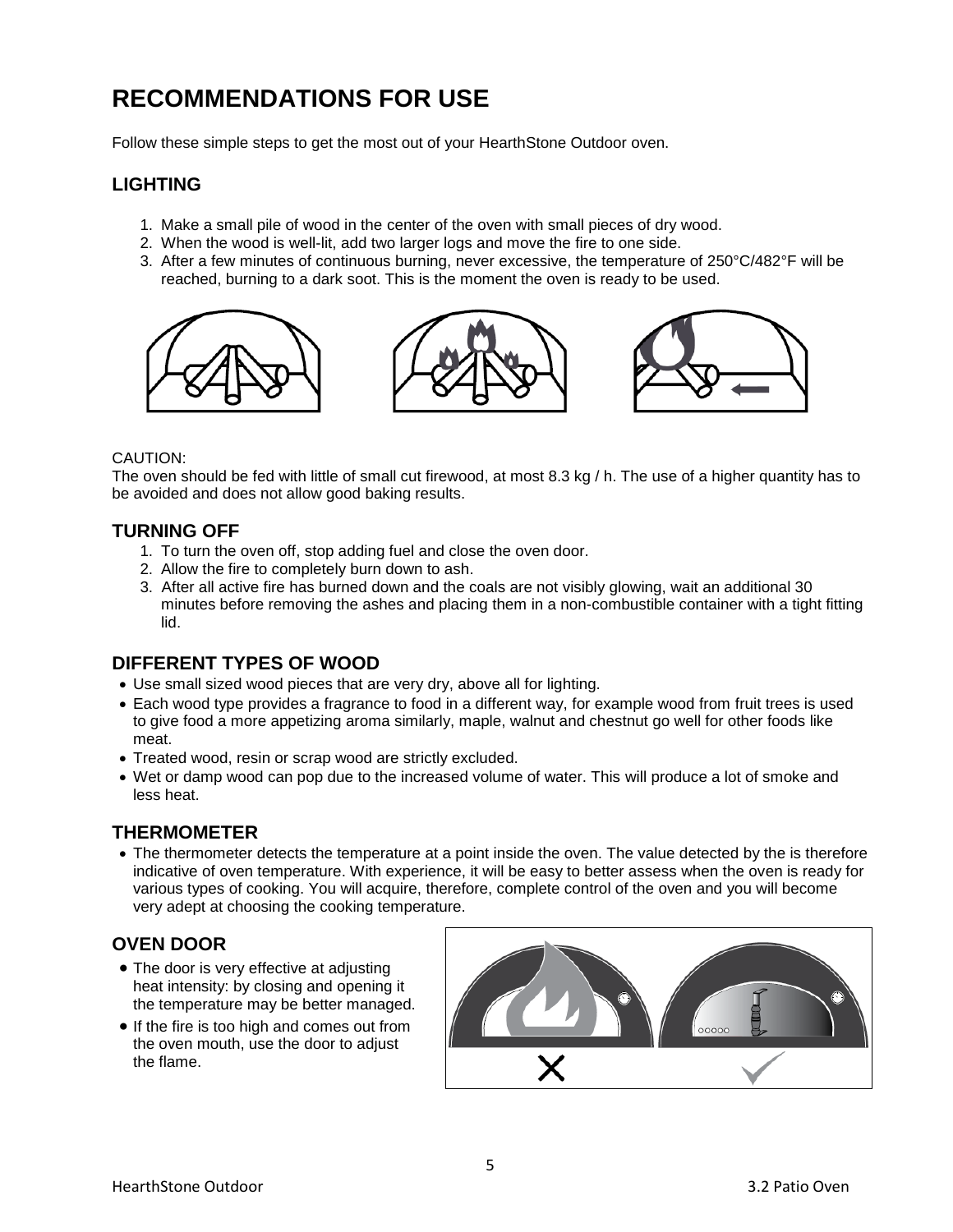#### **COOKING**

- Always preheat the oven before cooking; heat for 15 minutes, or until the thermometer reaches 350-400°C / 660-750°F; once the temperature has been reached, wait a few minutes for it to stabilize to ensure that the oven floor warms up properly.
- Calculate longer cooking time for cold or ventilated days or high altitudes. Calculate a shorter cooking time if the external temperature is particularly high.
- Cooking times vary according to weather conditions or the amount, dimensions and shape of the food to be cooked.



#### **ADVICE FOR COOKING PIZZA**

Wait for around 20 minutes after lighting the oven with a high quantity of wood to reach the optimum temperature for cooking an excellent Neapolitan pizza (with an increased level of moisture):

- Air temperature of 400°C/750°F.
- Refractory floor temperature of 350°C/660°F.

Once the optimal temperature is reached, it is sufficient to add a few small sized wooden logs every 3-5 minutes with a vivid flame. The oven will maintain a constant temperature and you can begin inserting the pizzas one after another.

- Check that there is no build-up of grease, and, if present, remove to prevent the grease from catching fire
- During cooking do not lean over the open oven and do not place hands or fingers on the front edge of the oven.
- During cooking the oven will have high temperatures, therefore, it should never be moved or left unattended.

#### **MAINTENANCE**

- For proper maintenance of the oven, make sure before you turn it on that the chimney flue is free from any objects and that ash from previous cooking has been removed.
- Remove the embers when the ash has extinguished.
- The oven can be used all year round; in the winter, heat the oven with a smaller fire to avoid thermal shock due to the humidity.
- It is recommended regular maintenance by a qualified technician.

#### **CLEANING**

- When the fire has gone out and the oven is not hot enough, collect the ashes left over from previous cooking with a metallic brush and a pan.
- Clean the oven floor (when the oven is cold) with a brush and gently wipe the oven floor with a damp cloth.
- Use a damp cloth to clean the external sheet.
- Apply a light coat of vaseline to make the metal shine.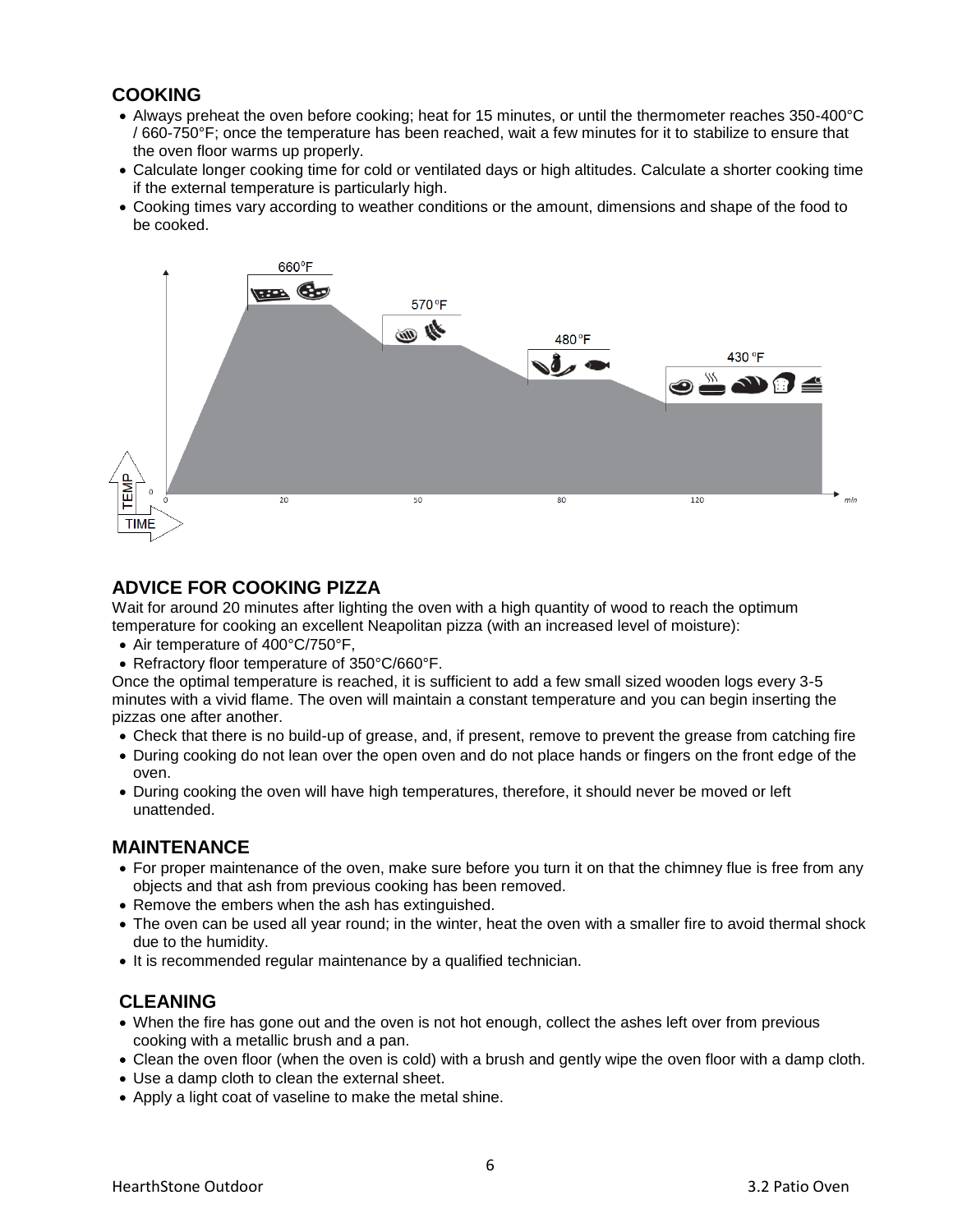- Remove and clean the chimney flue once a year; animals may nest there and/or ash may block the passage of smoke.
- There is no problem if the oven gets dirty with food residue! The high temperature and flames incinerate these residues.
- If traces of rust begin to appear, clean with a polishing brush and apply a thin coat of vaseline.
- To sanitize, clean and heat the cooking floor before cooking, sprinkle the inside of the oven with hot embers all over the oven floor and leave for a few minutes.
- Do not use chemical products to clean the oven.
- Do not clean the product when it is in use.
- If the oven is exposed in a sea side, in order to prevent corrosion and fouling, it is recommended to frequently clean the oven with fresh water.

## **TROUBLESHOOTING**

#### **IF THE OVEN PRODUCES SMOKE**

- Check that the wood is not too moist and the embers are not unburned.
- Make sure that you have started a fire with vivid flames, gradual but steady, in order to avoid incomplete combustion.
- If the oven is installed indoors, check the chimney flue and any air inlets in the room.
- It is recommended to close the oven door.

#### **IF THE OVEN DOES NOT HEAT**

- Check that the fire is on one side of the oven and not near the mouth.
- Fire with vivid flames for 20 minutes.
- Do not amass the wood over the embers.
- Gradually add the wood to the fire.

#### **IF THE OVEN COOLS DOWN QUICKLY**

- Check that no moisture or water has infiltrated the oven.
- It may be lit for the first time or after a long idle period.
- Avoid sudden short fires that do not warm the bottom of the oven.

#### **IF THE FLAMES COME OUT OF THE MOUTH OR CHIMNEY CAP**

 Avoid excessive fires and immediately dampen the flames that reach out of the oven by resting the door over the mouth of the oven, leaving a gap of 2 or 3 cm.

#### **IF THE OVEN DOESN'T COOK AS YOU WOULD LIKE**

- Ensure the oven is at the right temperature.
- Ensure the oven maintains the desired temperature for the duration of the cooking time; use the counter to adjust the heat intensity as well as the flame adjuster: open and close it to raise or lower the temperature as necessary.
- Contact us directly for expert advice on the web site www.hearthstoneoutdoor.com.

HearthStone Outdoor is not responsible for veins, cracks, hairline cracks of the floor as they are an intrinsic characteristic of the material.